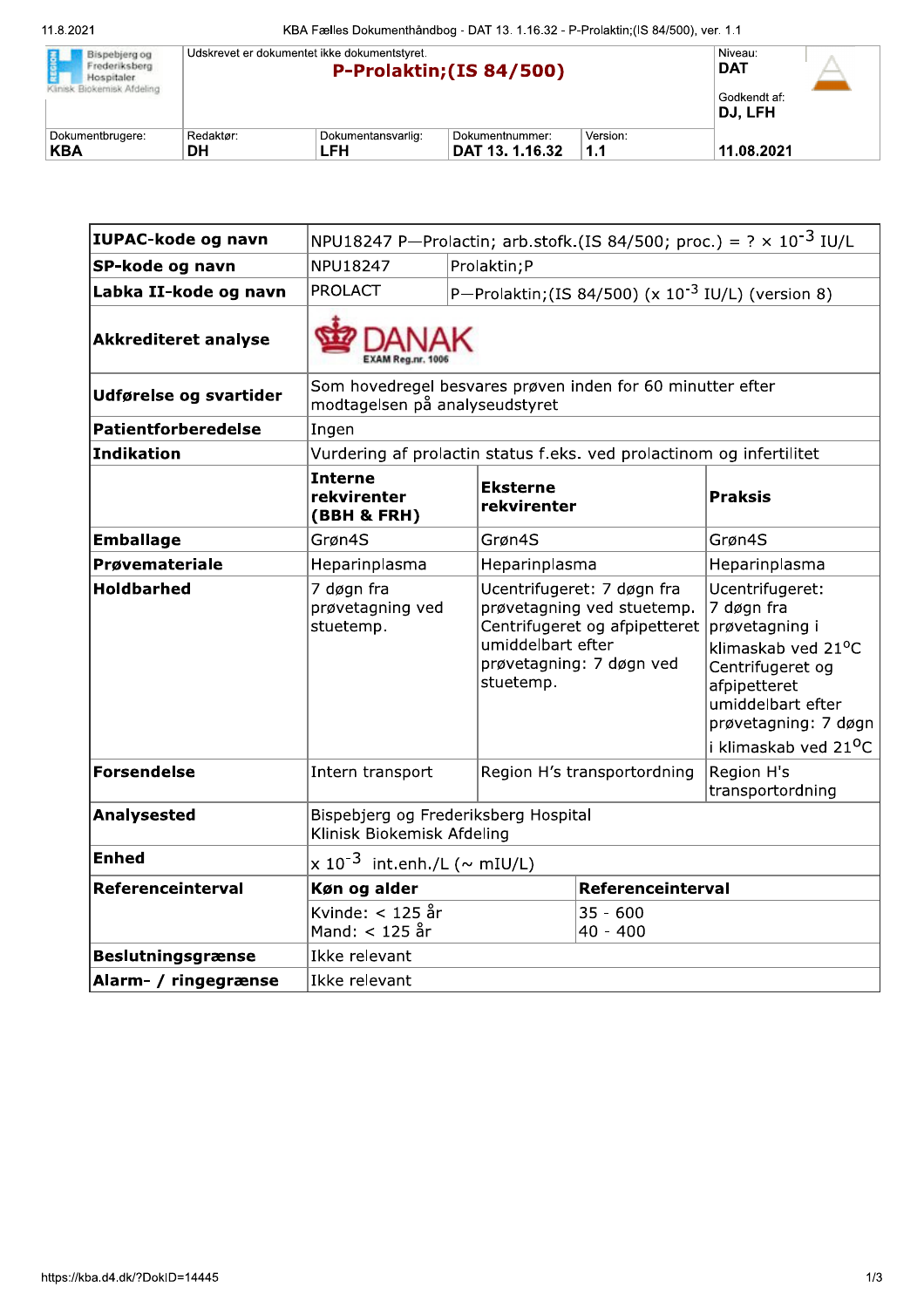| Måleområde             | 2-10000                                       |             |           |  |  |
|------------------------|-----------------------------------------------|-------------|-----------|--|--|
| Svarafgivelsesinterval | $ 2 - 100000$ (fortynding 1:10)               |             |           |  |  |
|                        | Nedre grænse                                  | Øvre grænse | Decimaler |  |  |
|                        |                                               | 100000      |           |  |  |
| <b>Svarformat</b>      | Værdier 1000-9999 opgives i hele tiere        | Ü           |           |  |  |
|                        | Værdier 10000-100000 opgives i hele hundreder |             |           |  |  |

| Analysemetode                                              | Electro Chemi Luminescens Immuno Assay (ECLIA)                                                                                                                                                                                                                                                                                                                                                                                             |                                                   |       |  |  |
|------------------------------------------------------------|--------------------------------------------------------------------------------------------------------------------------------------------------------------------------------------------------------------------------------------------------------------------------------------------------------------------------------------------------------------------------------------------------------------------------------------------|---------------------------------------------------|-------|--|--|
| Apparatur                                                  | Roche Diagnostics - Cobas 8000, e801 modul                                                                                                                                                                                                                                                                                                                                                                                                 |                                                   |       |  |  |
| <b>Sporbarhed</b>                                          | Metoden er standardiseret over for 3rd IRP WHO Referencestandard<br>84/500                                                                                                                                                                                                                                                                                                                                                                 |                                                   |       |  |  |
| Intern kvalitetskontrol                                    | <b>BIORAD Immunoassay Plus</b><br>Control level 1                                                                                                                                                                                                                                                                                                                                                                                          | <b>BIORAD Immunoassay Plus Control</b><br>level 3 |       |  |  |
| Kontrolniveau                                              | 205                                                                                                                                                                                                                                                                                                                                                                                                                                        | 1282                                              |       |  |  |
| Intermediær præcision<br>$(CV\% )$                         | 5,0%                                                                                                                                                                                                                                                                                                                                                                                                                                       | 5,0%                                              |       |  |  |
| <b>Ekspanderet</b><br>måleusikkerhed (k=2)                 | 55,7 %                                                                                                                                                                                                                                                                                                                                                                                                                                     | 16,0 %                                            |       |  |  |
| mindste klinisk signifikante forskel på 2 svar skønnet til | Ved 2 prøver på samme patient (målt med ovennævnte analysemetode) er den                                                                                                                                                                                                                                                                                                                                                                   |                                                   | 110 % |  |  |
| <b>Ekstern kvalitetskontrol</b>                            | RfB - Reference Institute for Bioanalytics - 3494DE Hormones, HP - 4<br>udsendelser per år i 2 niveauer.                                                                                                                                                                                                                                                                                                                                   |                                                   |       |  |  |
| <b>Specificitet / interferens</b>                          | Analysen er upåvirket af:<br>Icterus (bilirubin) I-indeks < 30 mg/dL (513 µmol/L)<br>٠<br>Hæmolyse (hæmoglobin) H-indeks < 1500 mg/dL (932 µmol/L)<br>Lipæmi (intralipid) L-indeks < 1500 mg/dL<br>Biotin < 164 nmol/L<br>٠<br>Indtagelse af Vitamin B7/Vitamin H (Biotin) kan interferere på<br>analyseresultatet. Der bør derfor ikke tages prøver fra patienter, som<br>modtager terapi med biotindoser (>5 mg/dag) før mindst 8 timer, |                                                   |       |  |  |
|                                                            | efter seneste biotindosering                                                                                                                                                                                                                                                                                                                                                                                                               |                                                   |       |  |  |
| <b>Bemærkninger</b>                                        | Ved misforhold mellem de målte værdier og patientens klinik bør<br>patienten udredes for makroprolaktin. Dette gøres ved at kontakte<br>KBA's vagthavende læge i dagtiden                                                                                                                                                                                                                                                                  |                                                   |       |  |  |
| Reference                                                  | Roche - Metodeblad_PROLACT - 2017-11 V2.0                                                                                                                                                                                                                                                                                                                                                                                                  |                                                   |       |  |  |